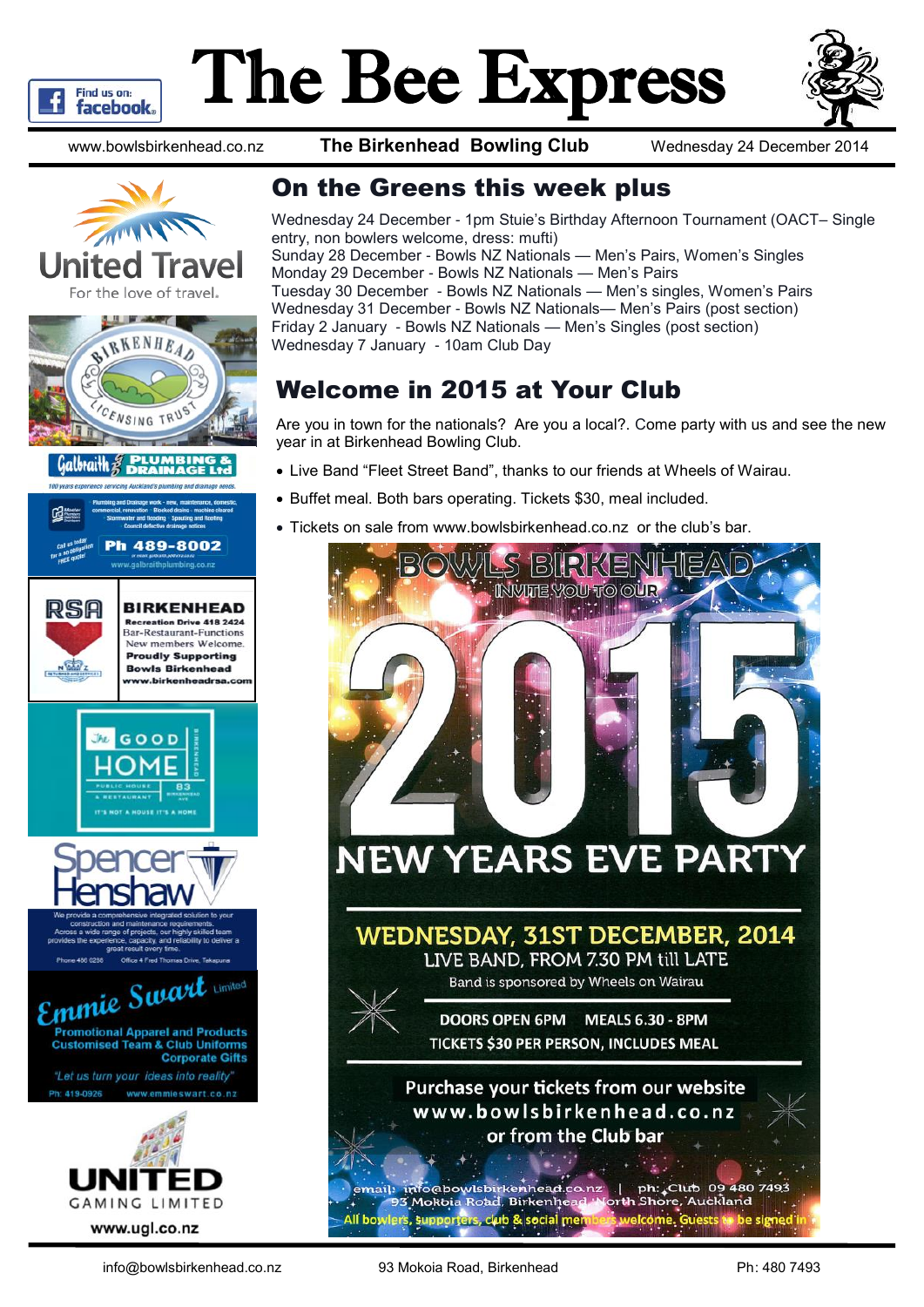www.bowlsbirkenhead.co.nz **The Birkenhead Bowling Club** Wednesday 24 December 2014



**LION BREWERIES** 







**Noticeboards Educational Furniture** Over 25 years **New Zealand made** 







#### *VHEELS ON WAIRAU* 155 Wairau Road ph: 444 5756 www.wheelsonwairau.co.nz

**RYMAN HEALTHCARE** ne: 0800 000 240 Mobile: 027 836 7706 rachael.harris@rymanhealthcare.con A Ryman village coming to Birkenhead



#### Nationals at Birkenhead - Markers Required

Birkenhead plays its part in providing greens for Section Play and some Post Section. We are required to provide markers for singles, if you are able to mark please put your name on the white board in the club or contact Emmie Swart on 027 529-7297 or email: emmie@emmieswart.co.nz,

Markers will be fed each day and refreshments provided at the conclusion of the day. Members from other clubs are welcome to assist. We require markers for the following days.

Day 1 Sunday 28th December - Women's Singles

Day 3 Tuesday 30 December - Men's Singles

Day 6 Friday 2 January — Men's Singles (post section) markers required first game only

#### Diary Dates - Open Tournaments

Rotary Charity Tournament (OACF - mufti - non bowlers welcome) Friday 6th February Ryman Healthcare Open Men's Pairs (2 days) Saturday 7th & Sunday 8th February The Good Home Birkenhead Open Women's Pairs(2 days) Sat 14 & Sun 15 March Seafood Tournament (OMF) Saturday 11 & Sunday 12 April.

#### Spotlight on Sponsors

This week we put the spotlight on "Barefoot and Thompson Birkenhead". Not only do we have Anne Lepper as a sponsor in her own right but the " Barefoot and Thompson Birkenhead Branch" also sponsor separately. There are a number of top agents operating out of the Birkenhead branch.

#### *Source: http://www.barfoot.co.nz/birkenhead*

The team at Barfoot & Thompson Birkenhead are a group of down-to-earth, hardworking locals who can help take the stress out of buying, selling or renting in this accessible North Shore suburb.

Many staff at the branch have been there for 10-20 years, and with all having lived in the area at some stage in their lives, they possess a great deal of local knowledge. This local knowledge is combined with a wealth of experience in the real estate game.

Barfoot & Thompson has been part of the Auckland landscape for over 90 years, and sells one of three homes in the Auckland area.

Every property listed with Barfoot & Thompson is shared with all 60+ branches, each of whom can bring a buyer to your home and share in the sale. That's over 1,400 salespeople all selling your property - resulting in unparalleled reach and buyer competition.

Barfoot & Thompson Birkenhead also offer a dedicated property manager who can manage your rental or investment property for you - including carrying out maintenance and conducting rent reviews.

To make it even easier, the Barfoot & Thompson office is centrally located on one of Birkenhead's two main shopping streets. So pop in and see how they can help take the stress out of your buying, selling or renting experience.

Birkenhead is just a short drive or ferry ride from Auckland city, and has a mixture of tradi-

tional villas and contemporary family-sized properties as well as some more modern apartment complexes, many offering stunning harbour and city views. All the shops you need can be found in the local village, as well as some excellent bars and cafés. Nearby beaches, parks and reserves offer plenty to do in the weekends, and wellregarded pre-schools, primary and secondary schools make it popular with families.



**Birkenhead Branch** 24 Birkenhead Ave **Phone 480-9029** 

Licensed under the REAA 2008

**Bowls Shop Birkenhead**

**Aero Bowls , Comfitpro Bags , Comfitpro Footwear , Bowls Apparel , Wet Weather Clothing , Bowls Accessories and more……** *Normal opening hours 3pm - 5pm daily .* **Shop online at www.bowlsbirkenhead.co.nz**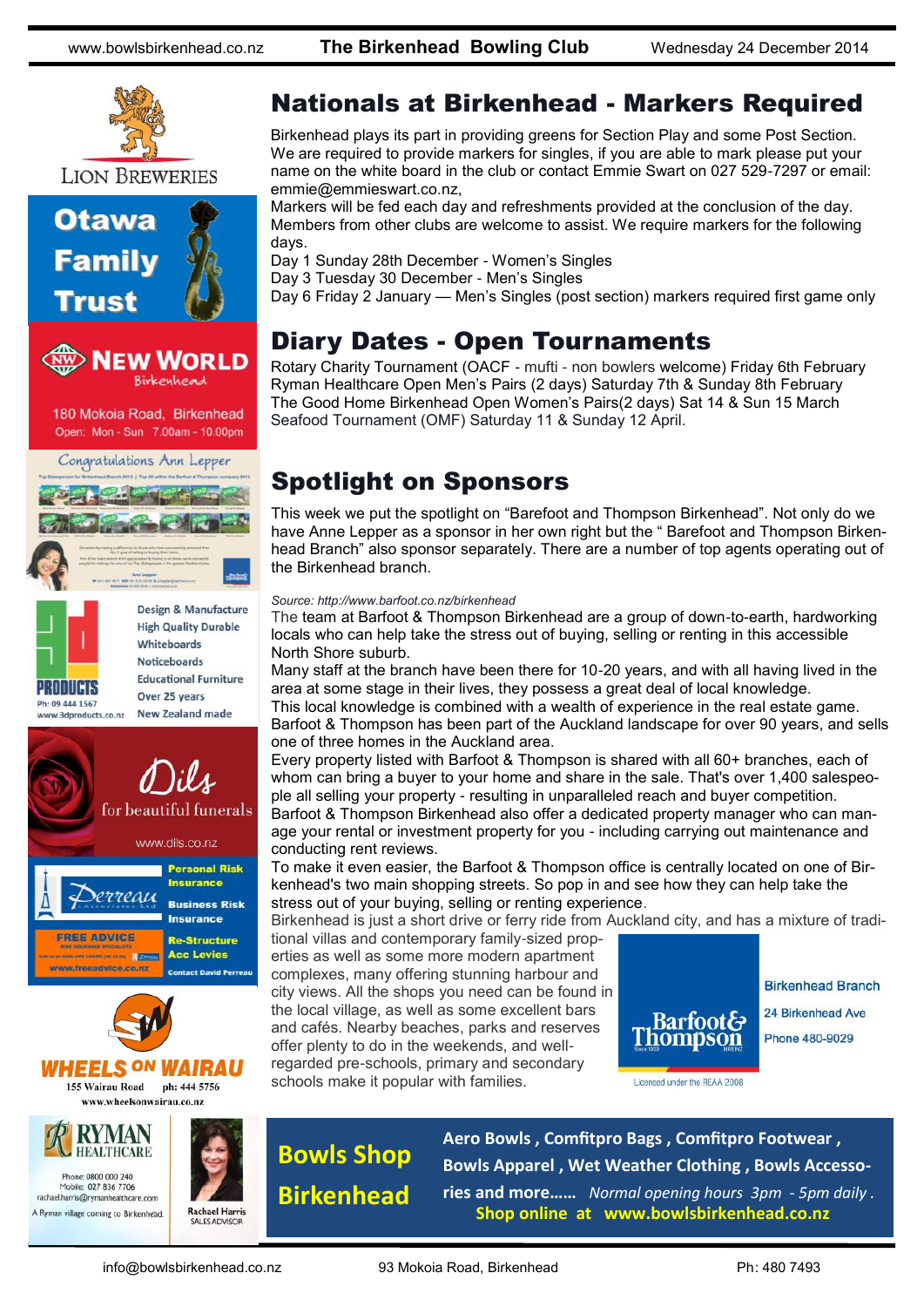www.bowlsbirkenhead.co.nz **The Birkenhead Bowling Club** Wednesday 24 December 2014











**BIRKENHEAD** eation Drive 418 2424 **Bar-Restaurant-Functions** New members Welcome. **Proudly Supporting Bowls Birkenhead** 

ww.birkenheadrsa.co







www.ugl.co.nz

#### Merry Christmas to All

Chairperson Emmie, President Keith and the Board of Management wish all members and their families a Merry Christmas and a Happy New Year and look forward to seeing you in the club over this holiday period.

Good bowling to all those competing in the Nationals.

#### Club Membership Draw

Drawn Wednesdays between 4.30pm - 5.30pm, and Fridays between 5.30 - 6.30pm. Members must be present at the draw to claim the prize. **Happy hour Wednesdays 4.30pm - 5.30pm**

**Note: there is no Club Draw Wednesday 26 December**

### Friday Club Nights

Merv "The Swerve" spins the raffles from around 4.30 onwards Happy hour 5 - 6pm. Free Nibbles around 6pm Club Membership draw between 5.30 - 6.30pm Bring a friend along, they may enjoy it and join as a social member or a 1st year bowler!!

#### In The Picture This Week



The Elf and Father Christmas at this years kids Christmas party



The last Christmas Bwols function for the year, small but good…… note Frankie Stevens at the back.





Malcom Hall putting the finishing touches to the fences



Garry Moverley and John Porter doing the cards for the Bowls NZ Nationals